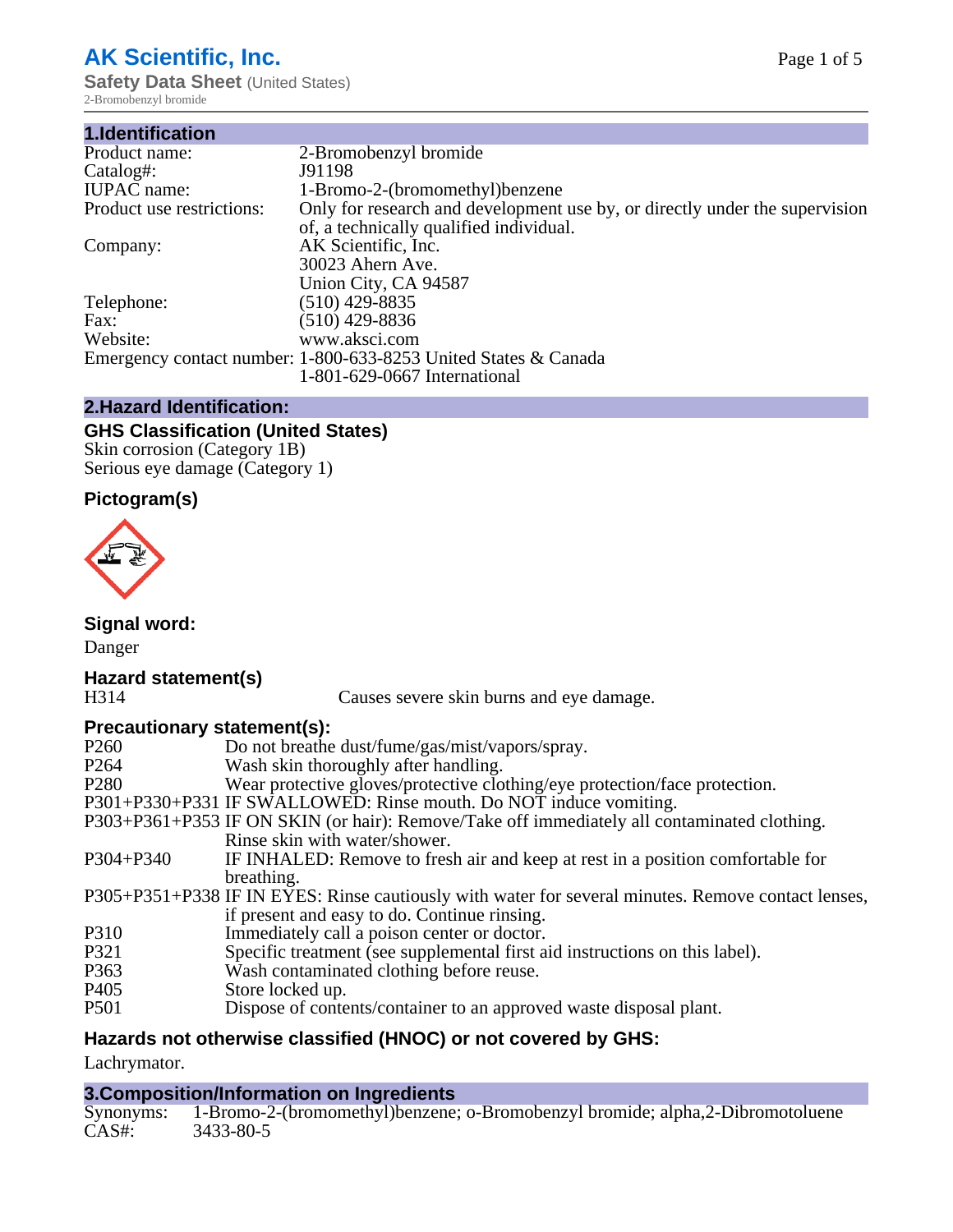Purity: 95%<br>EC: 222-EC: 222-334-8

## **4. First Aid Measures**

**General Information:** Immediately remove any clothing contaminated by the product. Move out of dangerous area. Consult a physician and show this safety data sheet.

**Inhalation:** Move person to fresh air. If not breathing, give artificial respiration. If breathing is difficult, give oxygen. Obtain medical aid.

**Skin contact:** Immediately flush skin with running water for at least 15 minutes while removing contaminated clothing and shoes. Wash clothing before reuse. Obtain medical aid immediately.

**Eye contact:** Immediately flush open eyes with running water for at least 15 minutes. Obtain medical aid immediately.

**Ingestion:** Do NOT induce vomiting without medical advice. Rinse mouth with water. Never administer anything by mouth to an unconscious person. Obtain medical aid immediately.

**Most important symptoms and effects, both acute and delayed:** No further information available. Please see sections 2 and 11.

**Indication of any immediate medical attention and special treatment needed:** No further information available.

## **5. Fire Fighting Measures**

**Suitable extinguishing media:** Use water spray, dry chemical, carbon dioxide, or chemical foam. **Specific hazards arising from the chemical:** Carbon oxides, Hydrogen bromide.

**Advice for firefighters:** As in any fire, wear a NIOSH-approved or equivalent, pressure-demand, self-contained breathing apparatus and full protective gear. During a fire, irritating and highly toxic gases may be generated by thermal decomposition or combustion.

#### **6. Accidental Release Measures**

**Personal precautions, protective equipment and emergency procedures:** Wear protective equipment and keep unprotected personnel away. Ensure adequate ventilation. Remove all sources of ignition. Prevent further leak or spill if safe to do so. For personal protective equipment, please refer to section 8.

**Environmental precautions:** Do not let product enter drains, other waterways, or soil.

**Methods and materials for containment and cleaning up:** Prevent further leak or spill if safe to do so. Vacuum, sweep up, or absorb with inert material and place into a suitable disposal container. Consult local regulations for disposal. See section 13 for further disposal information.

## **7. Handling and Storage**

**Precautions for safe handling:** Avoid contact with skin, eyes, and personal clothing. Wash hands thoroughly after handling. Avoid breathing fumes. Use only with adequate ventilation. Wear suitable protective clothing, gloves, and eye/face protection. Keep away from sources of ignition. Minimize dust generation and accumulation. Keep container tightly closed. Open and handle container with care. Do not eat, drink, or smoke while handling.

**Conditions for safe storage, including any incompatibilities:** Store in a tightly-closed container when not in use. Store in a cool, dry, well-ventilated area away from incompatible substances. Keep away from sources of ignition.

## **8. Exposure Controls/Personal Protection**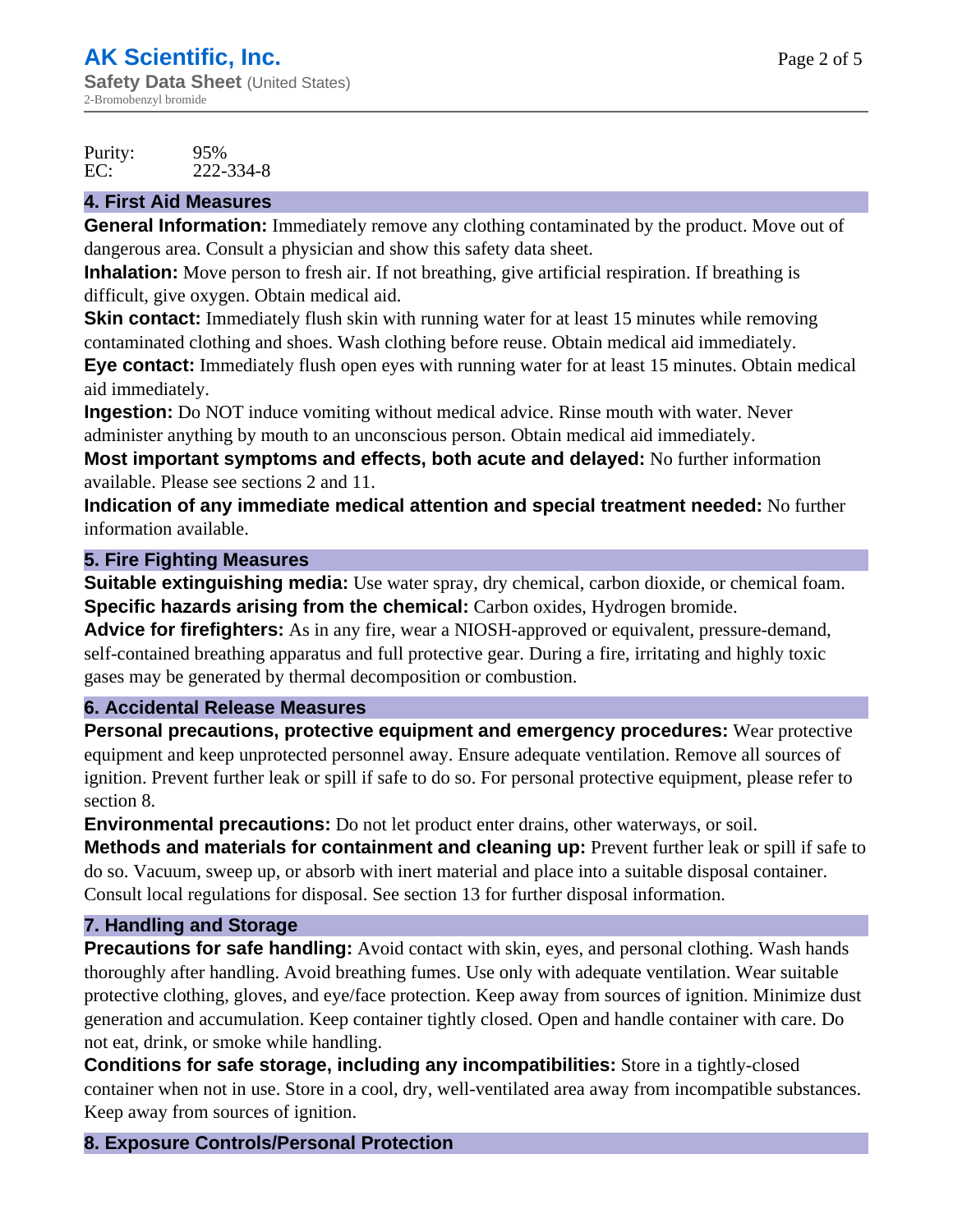#### **Exposure limits:**

| OSHA PEL:         | Not available. |
|-------------------|----------------|
| NIOSH REL:        | Not available. |
| <b>ACGIH TLV:</b> | Not available. |

**Appropriate engineering controls:** Avoid contact with skin, eyes, and clothing. Wash hands before breaks and immediately after handling the product. Facilities storing or utilizing this material should be equipped with an eyewash fountain. Use adequate general and local exhaust ventilation to keep airborne concentrations low.

#### **Personal protection**

| Eyes: | Based on an evaluation of the eye or face hazards present, wear chemical splash-resistant |
|-------|-------------------------------------------------------------------------------------------|
|       | safety glasses or goggles with side protection. A face shield may be appropriate in some  |
|       | workplaces. Use eyewear tested and approved under appropriate government standards        |
|       | such as OSHA 29 CFR 1910.133 or EU EN166.                                                 |

- Hands: Wear gloves selected based on an evaluation of the possible hazards to hands and skin, the duration of use, the physical conditions of the workplace, and the chemical resistance and physical properties of the glove material.
- Skin and body: Protective clothing must be selected based on the hazards present in the workplace, the physical environment, the duration of exposure, and other factors. No fabric can provide protection against all potential hazards; therefore it is important to select the appropriate protective clothing for each specific hazard. At the minimum, wear a laboratory coat and close-toed footwear.
- Respiratory: Respirators are not a substitute for accepted engineering control measures such as enclosure or confinement of the operation, general and local ventilation, and substitution of less toxic materials. When respiratory personal protective equipment is appropriate based on an assessment of respiratory hazards in the workplace, use a NIOSH- or CEN-certified respirator.

#### **9. Physical and Chemical Properties**

| <b>Physical State:</b>                    | Colorless to yellow to brown liquid or White to yellow to brown crystals |
|-------------------------------------------|--------------------------------------------------------------------------|
|                                           | or solid                                                                 |
| Molecular Formula:                        | C7H6Br2                                                                  |
| Molecular Weight:                         | 249.93                                                                   |
| Odor:                                     | Not available.                                                           |
| pH:                                       | Not available.                                                           |
| <b>Boiling Point Range:</b>               | $127-129$ °C (19mmHg)                                                    |
| Freezing/Melting Point:                   | $29-36$ °C                                                               |
| Flash Point:                              | $113^{\circ}$ C                                                          |
| <b>Evaporation Rate:</b>                  | Not available.                                                           |
| Flammability (solid, gas):                | Please see section 2.                                                    |
| Explosive limits:                         | Not available.                                                           |
| Vapor Pressure:                           | Not available.                                                           |
| Vapor Density:                            | Not available.                                                           |
| Solubility:                               | Not available.                                                           |
| <b>Relative Density:</b>                  | Not available.                                                           |
| Refractive Index:                         | 1.6170-1.6190                                                            |
| Volatility:                               | Not available.                                                           |
| Auto-ignition Temperature: Not available. |                                                                          |
| Decomposition Temperature: Not available. |                                                                          |
| <b>Partition Coefficient:</b>             | Not available.                                                           |
|                                           |                                                                          |

## **10. Stability and Reactivity**

Reactivity: Not available. Possibility of hazardous reactions: Not available.

Chemical stability: Stable under recommended temperatures and pressures.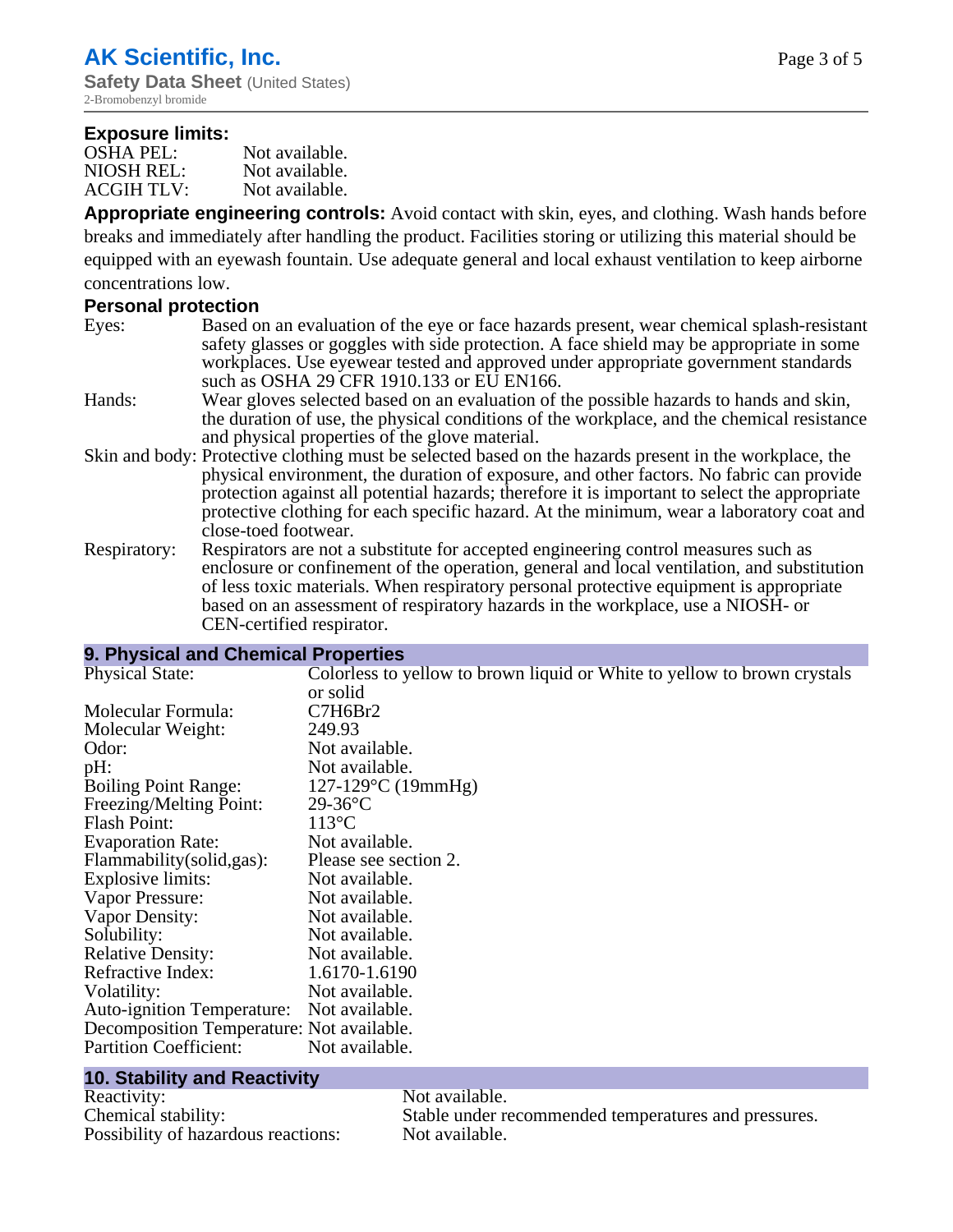Conditions to avoid: Dust generation. Incompatible materials:<br>
Hazardous decomposition products: Carbon oxides, Hydrogen bromide. Hazardous decomposition products:

## **11. Toxicological Information**

RTECS# Not available. Acute toxicity: Not available. Routes of exposure: Inhalation,eye contact,skin contact,ingestion. Symptoms related to the physical,chemical and toxicological characteristics:

Skin contact may result in inflammation characterized by itching, scaling, reddening, blistering, pain or dryness. Eye contact may result in redness, pain or severe eye damage. Inhalation may cause irritation of the lungs and respiratory system. Overexposure may result in serious illness or death.

#### **Carcinogenicity**

| IARC: | Not classified.                                                                                       |
|-------|-------------------------------------------------------------------------------------------------------|
| NTP:  | Not listed.                                                                                           |
| OSHA: | Not listed.                                                                                           |
|       | Acute toxic effects: Inflammation of the eye is characterized by redness, watering, and itching. Skin |
|       | inflammation is characterized by itching, scaling, reddening, or, occasionally,                       |
|       | blistering.                                                                                           |

| <b>12. Ecological Information</b> |                |
|-----------------------------------|----------------|
| Ecotoxicity:                      | Not available. |
| Persistence and degradability:    | Not available. |
| Bioaccumulative potential:        | Not available. |
| Mobility in soil:                 | Not available. |
| Other adverse effects:            | Not available. |

#### **13. Disposal Considerations**

Disposal of waste: Chemical waste generators must determine whether a discarded chemical is classified as hazardous waste. US EPA guidelines for the classification determination are listed in 40 CFR 261.3. Additionally, waste generators must consult state and local hazardous waste regulations to ensure complete and accurate classification. Observe all federal, state and local regulations when disposing of the substance.

Disposal of packaging: Do not reuse containers. Dispose of as unused product.

#### **14. Transportation Information**

| <b>DOT (United States)</b> |                                                                  |
|----------------------------|------------------------------------------------------------------|
| UN number:                 | <b>UN3261</b>                                                    |
| Proper shipping name:      | Corrosive solid, acidic, organic, n.o.s. (2-Bromobenzyl bromide) |
| Transport hazard class:    | 8;Corrosive                                                      |
| Packing group:             | Ш                                                                |
| <b>IATA</b>                |                                                                  |
| UN Number:                 | <b>UN3261</b>                                                    |
| Proper shipping name:      | Corrosive solid, acidic, organic, n.o.s. (2-Bromobenzyl bromide) |
| Transport hazard class:    | 8;Corrosive                                                      |
| Packing group:             | Ш                                                                |
|                            |                                                                  |

#### **15. Regulatory Information**

#### **TSCA (United States)**

This product is on the EPA Toxic Substance Control Act (TSCA) inventory. The product is supplied